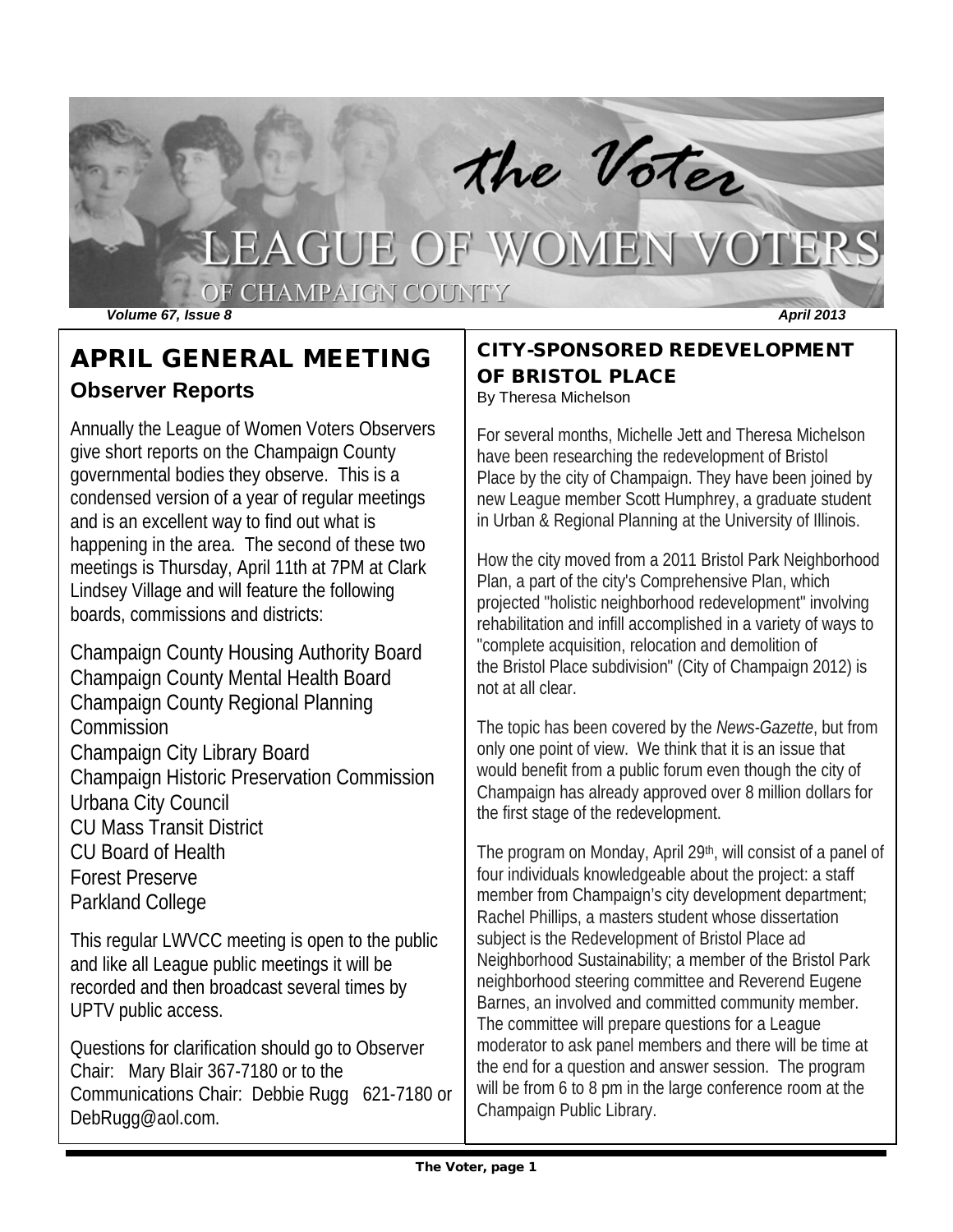### *LWVCC Officers for 2012-2013*

| President:                                                                            | Corrie Proksa<br>217-359-4959<br>corrieproksa@hotmail.com                                                                                                         |  |  |  |
|---------------------------------------------------------------------------------------|-------------------------------------------------------------------------------------------------------------------------------------------------------------------|--|--|--|
|                                                                                       | 1 <sup>st</sup> Vice President (Organization): Trisha Crowley<br>217-649-3500<br>tcrowley9491@gmail.com                                                           |  |  |  |
|                                                                                       | 2 <sup>nd</sup> Vice President (Program):<br><b>Theresa Michelson</b><br>217-344-4078<br>thmichelson@gmail.com                                                    |  |  |  |
| Secretary:                                                                            | <b>Claire Barkley</b><br>217-344-6995<br>cebarkley@hotmail.com                                                                                                    |  |  |  |
| Treasurer:                                                                            | Sandy Volk<br>217-367-7664<br>sandyvolk803@gmail.com                                                                                                              |  |  |  |
| <b>Newsletter Editor:</b><br>Michelle Jett<br>217-766-9677<br>michellejett1@gmail.com |                                                                                                                                                                   |  |  |  |
| <b>Rachel Storm</b><br>Webmaster:<br>630-677-7791<br>rstorm2@illinois.edu             |                                                                                                                                                                   |  |  |  |
| Directors:                                                                            | antje@illinois.edu<br>Antje Kolodziej<br>joanmiller525@gmail.com<br>Joan Miller<br><b>Sue Phillips</b><br>sphillip3@netzero.com<br>debrugg@gol.com<br>Debbie Ruaa |  |  |  |

Do you have friends or acquaintances who might be interested in the League? Share your newsletter! We will add them for three months to the mailing list for *the Voter*. Email Sue Phillips at [sphillip3@netzero.com](mailto:sphillip3@netzero.com) or phone her at 359-8818 with names.

Rachel Storm [rstorm2@illinois.edu](mailto:rstorm2@illinois.edu)

## LWVCC STUDY - CRIMINAL JUSTICE SYSTEM NEEDS

The criminal justice system needs committee is gaining momentum. We are reading through stacks of reports and evaluations while waiting for the consultant's report to be released this spring. There is still time to join the committee and we would welcome you. If you are interested in joining this committee please contact Michelle for the study materials and plan to attend our next meeting, Thursday, March 7<sup>th</sup> at 9AM at the Champaign Public Library.

Please consider joining this important study. For more information please contact Michelle Jett at michellejett1@gmail.com or 217-766-9677.

# MAY ANNUAL MEETING

The May Annual Meeting will be two separate meetings this year.

Tuesday, May 7<sup>th</sup> will be a presentation by Ralph Martire about the Fair Tax initiative and this meeting is open to the public.

Thursday, May 16<sup>th</sup> at 7PM will be the annual meeting. Registration will start at 6:45. More details will be in next month's Voter.

## 2013 STATE CONVENTION

Bloomington Friday June 7, 2013 to Sunday June 9, 2013.

The League of Women Voters of Illinois biennial convention is going to be conveniently held at the Marriott in Bloomington, Illinois this year. Our League supports its members who want to attend by paying the registration fees and hotel costs. We would like to encourage as many of our members to attend as possible. The schedule normally has workshops Friday and Saturday and convention business Sunday morning, so maybe you would like to go for a day or even part day. We will keep you informed of workshops and programs. Signing up in advance is, of course, encouraged but keep the dates in mind even if you do not want to make a commitment right away.

## **Volunteer**

The McLean County League of Women Voters has asked us for volunteers to assist them as they are hosting the State Convention. They are scheduling two hour volunteer slots and sign up will start soon through the McLean County League website. We will send an email to our members when the signup spreadsheet is ready. The McLean County League is taking on quite a task, so it would be nice to be neighborly and provide support.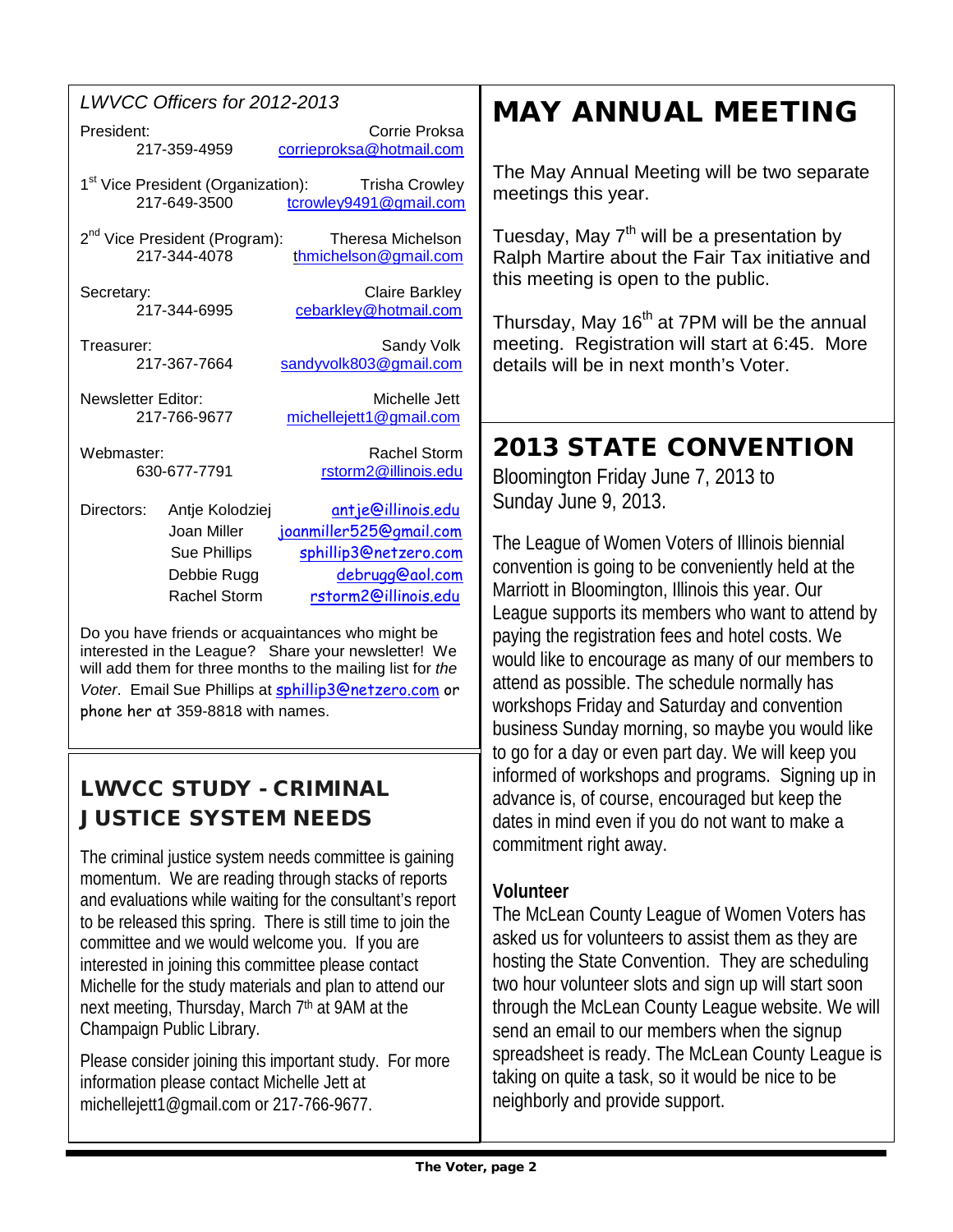| Membership Form - League of Women Voters of Champaign County                                                                                                                                                                                |                                                     |  |  |
|---------------------------------------------------------------------------------------------------------------------------------------------------------------------------------------------------------------------------------------------|-----------------------------------------------------|--|--|
|                                                                                                                                                                                                                                             | Date: __________________                            |  |  |
|                                                                                                                                                                                                                                             | Zip: _________________                              |  |  |
|                                                                                                                                                                                                                                             |                                                     |  |  |
| Please circle the type of membership: Individual Dues* \$65.00<br>Household Dues* \$97.50 #NEW Member Due \$32.50                                                                                                                           | Student Dues* \$5.00<br>#New Household Dues \$48.75 |  |  |
| Please make checks payable to LWVCC, and mail to: Sue Phillips, 1018 W William, Champaign, IL 61821                                                                                                                                         |                                                     |  |  |
| #Dues for new members, for one year, are half the amount paid by continuing members.<br>*Dues and donations are not tax deductible as charitable contributions from your federal income tax return. You may, however, make a tax deductible |                                                     |  |  |

contribution to the Education Fund (of LWVCC) by writing a separate check made payable to "LWVIL Education Fund". Please include "Champaign County" on the memo line of your check. Check your *Voter* mailing label for the month your membership dues are payable.

## 100<sup>th</sup> Anniversary of Illinois Women Suffrage

During 2013, LWVIL will celebrate the 100th anniversary – June 26, 1913 - of Illinois women getting the franchise in Presidential elections. The story of suffrage for Illinois women is unique and important in the nation's history:

- Illinois was the first state east of the Mississippi to expand the vote to women
- Illinois was a more populous state than any previous state to give women the vote
- Because it was neither prohibited in the U.S. or Illinois state constitutions, Illinois women were able to vote for Presidential electors, shifting the balance of power in national elections. This propelled the national suffrage movement into its final phase, leading to the 19th amendment in 1919.

We have convened a small group to make specific plans to celebrate this anniversary. We want you to think if there is a way your League would like to mark the occasion. Please join in the planning for this historic observation. The committee is also interested in what you can find in your community about the events that took place when the suffrage bill was passed in June 1913. Please contact the committee by email with your ideas, suggestions and history notes at [il.womenvote100@gmail.com.](mailto:il.womenvote100@gmail.com)

## \*NEW\* League Committee Beginning

Graduate Rate Income Tax Project

The League of Women Voters of Illinois is partnering with the [Center for Tax and Budget Accountability](http://www.ctbaonline.org/) on this GRIT project. We share the common belief that the economy is of paramount importance to Illinois families and one of the best ways to achieve economic growth is by having a well educated population. Having a structural deficit weakens our ability to provide for a strong economy. Having an inefficient revenue system is the basis for that structural deficit and we believe a better fiscal system is a graduated rate income tax

The LWVIL Graduated Rate Income Tax Project will educate Illinoisians about the issues of a progressive as opposed to a flat tax; work to lobby for a bill to change the Illinois constitution, and; ultimately support and promote the approval of the amendment which will permit the graduated tax rate in Illinois.

If you are interested in joining the Champaign League's local committee please contact Debbie Rugg at 621-7180 or [DebRugg@aol.com.](mailto:DebRugg@aol.com)